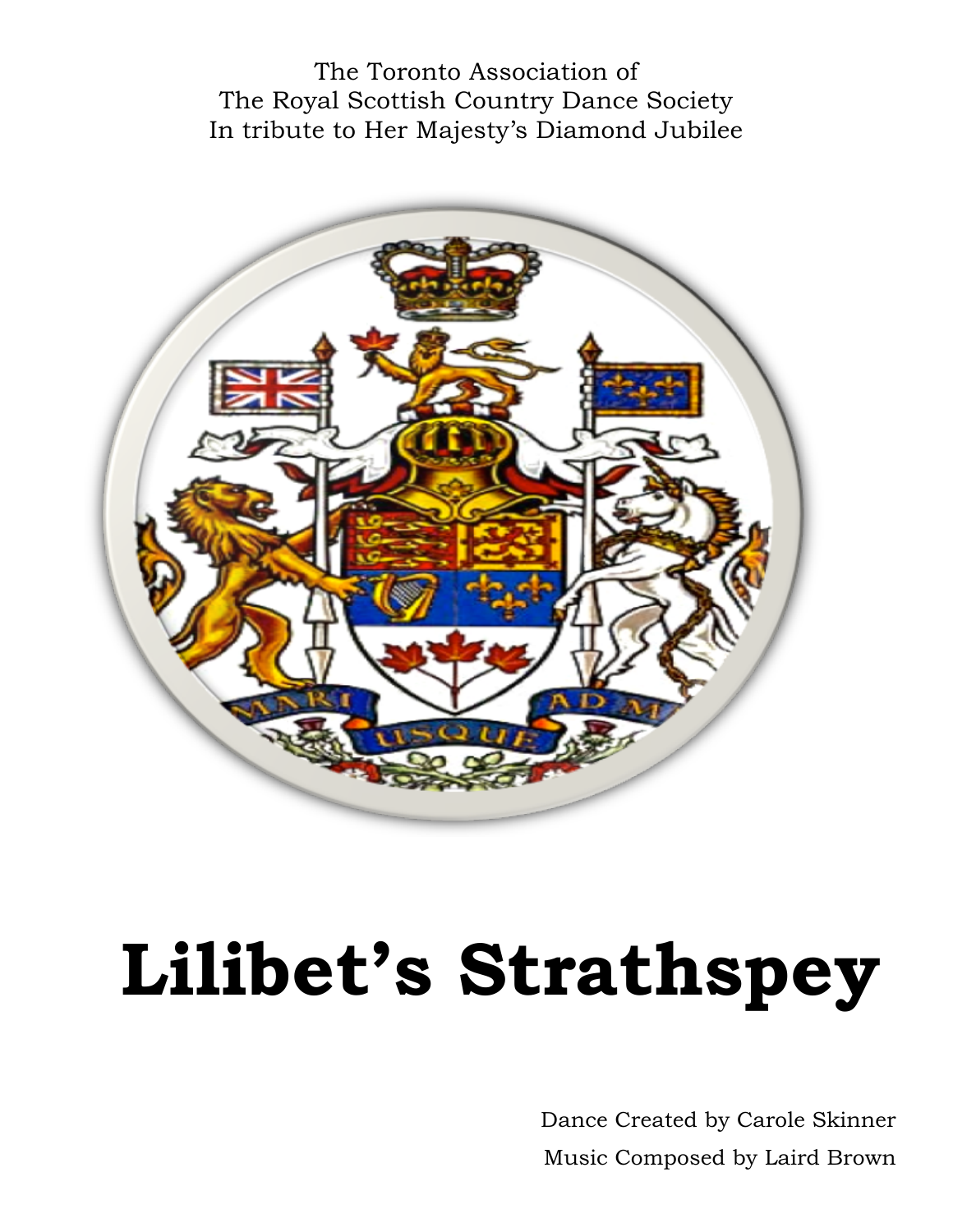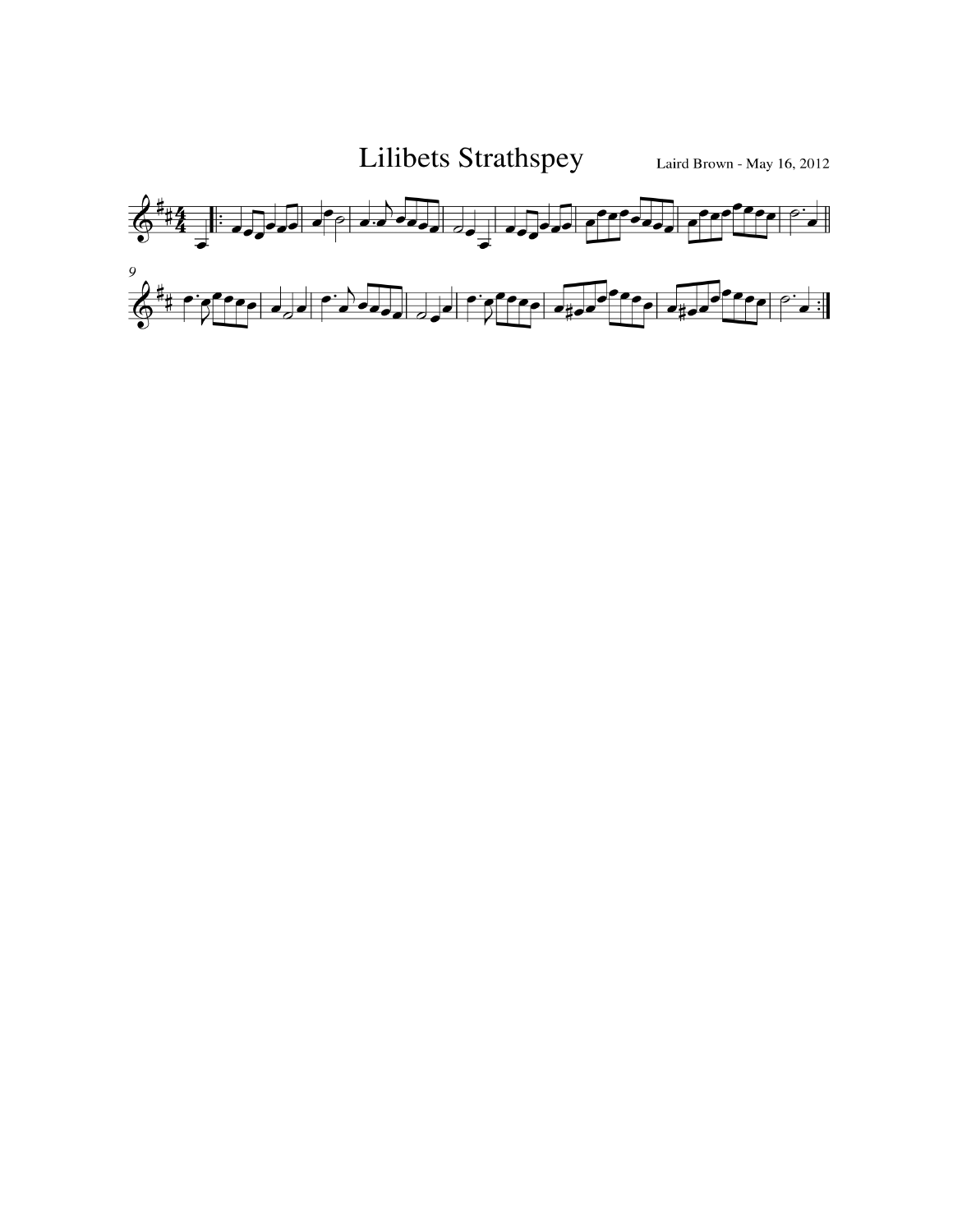## **Lilibet's Strathspey**

**4X32 Bar Strathspey** 

- **1-4** All 4 couples giving a right hand to partner cross over, stay in the middle facing your partner, cast by the right to finish in your partner's place.
- **5-8** 1st couple with 2nd couple, and 3rd couple with 4th couple, dance half right hands across, 2nd and 3rd couples giving a right hand, turn partner to finish; 3rd couple facing men's side of the dance, 2nd couple facing the women's side of the dance. Meanwhile: 1st and 4th couples giving a right hand to partner, half turn

to finish in the middle, 1st couple facing down 4th couple facing up.

- **9-16** 1st and 4th couple set advancing and pass the person they are facing by a right shoulder. 1st couple with 1st woman leading chase to men's side of the dance, as 4th couple with 4th man leading chase to women's side of the dance, finish facing across the dance. 1st and 4th couples set advancing and pass person they are facing by a right shoulder, 1st couple with 1st man leading chase down to 3rd place to own side, as 4th couple with 4th woman leading chase up to 2nd place. Meanwhile: 2nd and 3rd couples chase clockwise all the way around the set.
- **17-24** 4th and 1st couples dance a Circle Knot: **Bars 1-2** 4th and 1st couples, giving right hands, turn partner half-way round to finish in the middle facing down, the women turning clockwise, by the right, under their partner's arm into allemande position. **Bars 3-4** 1st couple followed by 4th couple, curve round and dance up the woman's side, releasing right hands at the end of bar 4. **Bar 5** Both men continue to dance up on the woman's side as they pass their partners across in front of them. The women take a long step towards the centre and release partner's hands at the end of bar 5. **Bars 6-8** 1st and 4th couples, chase counter-clockwise to finish 4th couple in 2nd place, 1st couple in 3rd place on own side of the dance (No Progression).
- **25-32** 2nd couple with 4th couple, and 1st couple with 3rd couple, dance a Poussette right round (Diamond Poussette).

Repeat from new places.